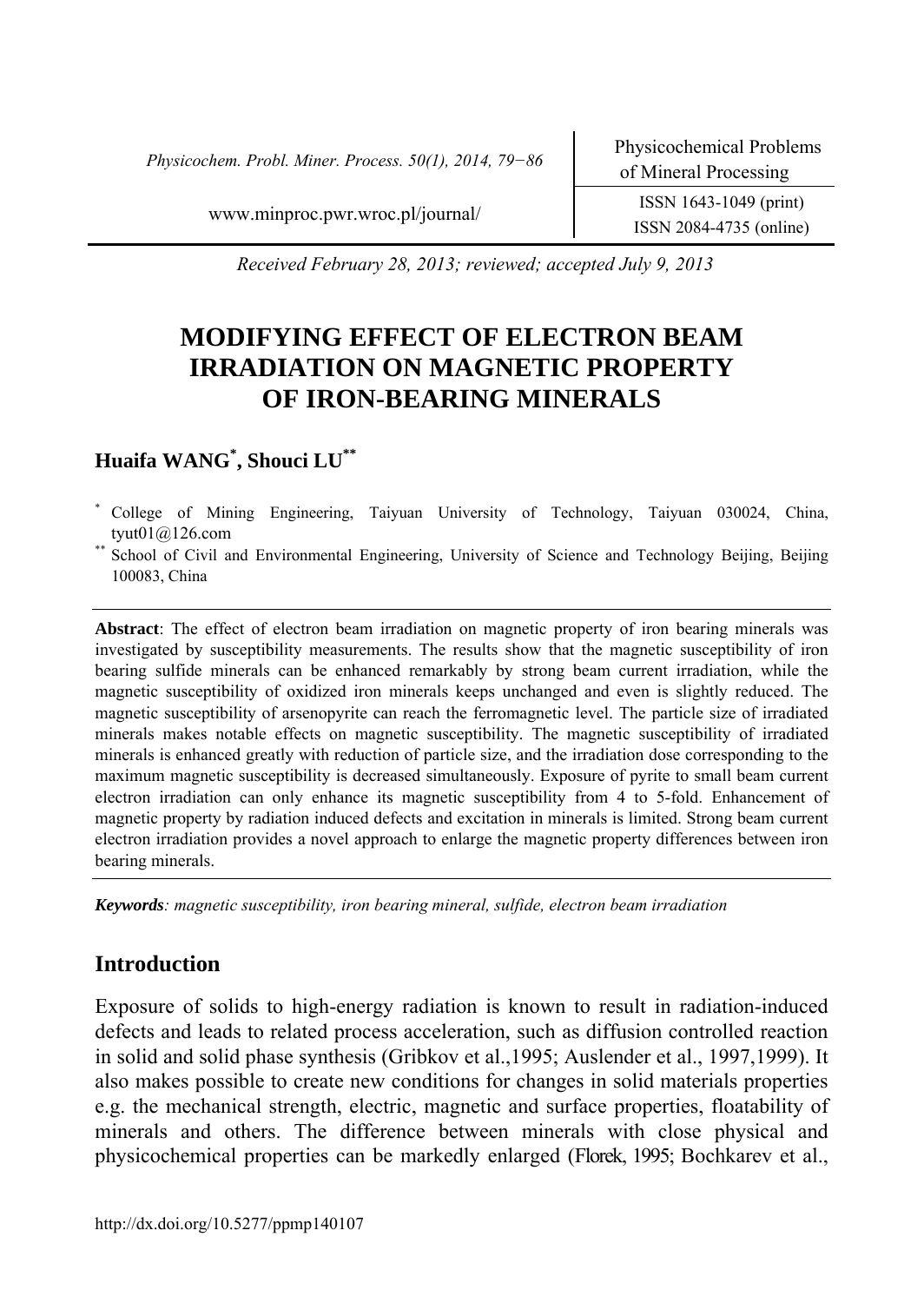1997; Milkhilov et al., 1998; Kovalyov et al., 1999; Chanturiya et al., 1999; Wang et al., 2002a; Wang et al., 2002b; Wang et al., 2002c). The study of the effect of accelerated electron energy on magnetic separation of iron bearing ores showed that the preliminary treatment of raw ores by electron beam irradiation enables to increase the concentrate grade and decrease the loss of valuable constituents in tailing. This promising technique was successfully used to treat in laboratory scale iron, iron containing tin and chalcopyrite and others ores (Bochkarev et al., 1992, 1997; Florek et al., 1992; Ostopenko et al., 1992).

The objective of this work is the study of the electron irradiation effect on magnetic property of iron bearing minerals such as pyrite, arsenopyrite, chalcopyrite, marmatite, hematite and siderite. The magnetic susceptibility change of weakly magnetic iron bearing minerals induced by electron beam irradiation is investigated and analyzed.

# **Experimental**

### **Materials**

The iron-bearing minerals such as pyrite, arsenopyrite, chalcopyrite, marmatite hematite and siderite were picked from real ores and purified using suitable mechanical measures. The pure mineral samples were first ground in mortar and then classified into several size fractions. The minerals samples with size range of -180+75, -75+53 and -53 µm were subjected to electron irradiation treatment.

## **Methods**

The samples were irradiated with an electron accelerator at a steady-state regime. The low irradiation dose experiments were conducted on the type BF-5 experimental accelerator installed at Beijing Normal University. The electron beam parameters were as follows: the incident electron energy 1.5 MeV, irradiation dose rate 100 Gy/s (Gray, Gy =  $m^2/s^2$ ), current intensity were altered from 90 to 150  $\mu$ A. The high irradiation dose experiments were conducted on the type GJ-15 industrial accelerator installed at Tianjin Institute of Technical Physics. The fixed electron beam parameters were as follows: electron energy 1.5 MeV, current intensity 6 mA. The irradiation dose was varied in accordance with the problems stated. The magnetic susceptibility was measured on a multi-purposes magnetism analyzer model WCF2-65. The exciting current was set at 1.0 A for all tests.

# **Results and discussions**

#### **Small beam current irradiation**

Arsenopyrite and two types of pyrite (sample A from Hunan Leiyang mine, sample B from Zhejiang Longyou mine) were exposed to electron beam irradiation under low dose and small beam current. Under such irradiation conditions the thermal effect on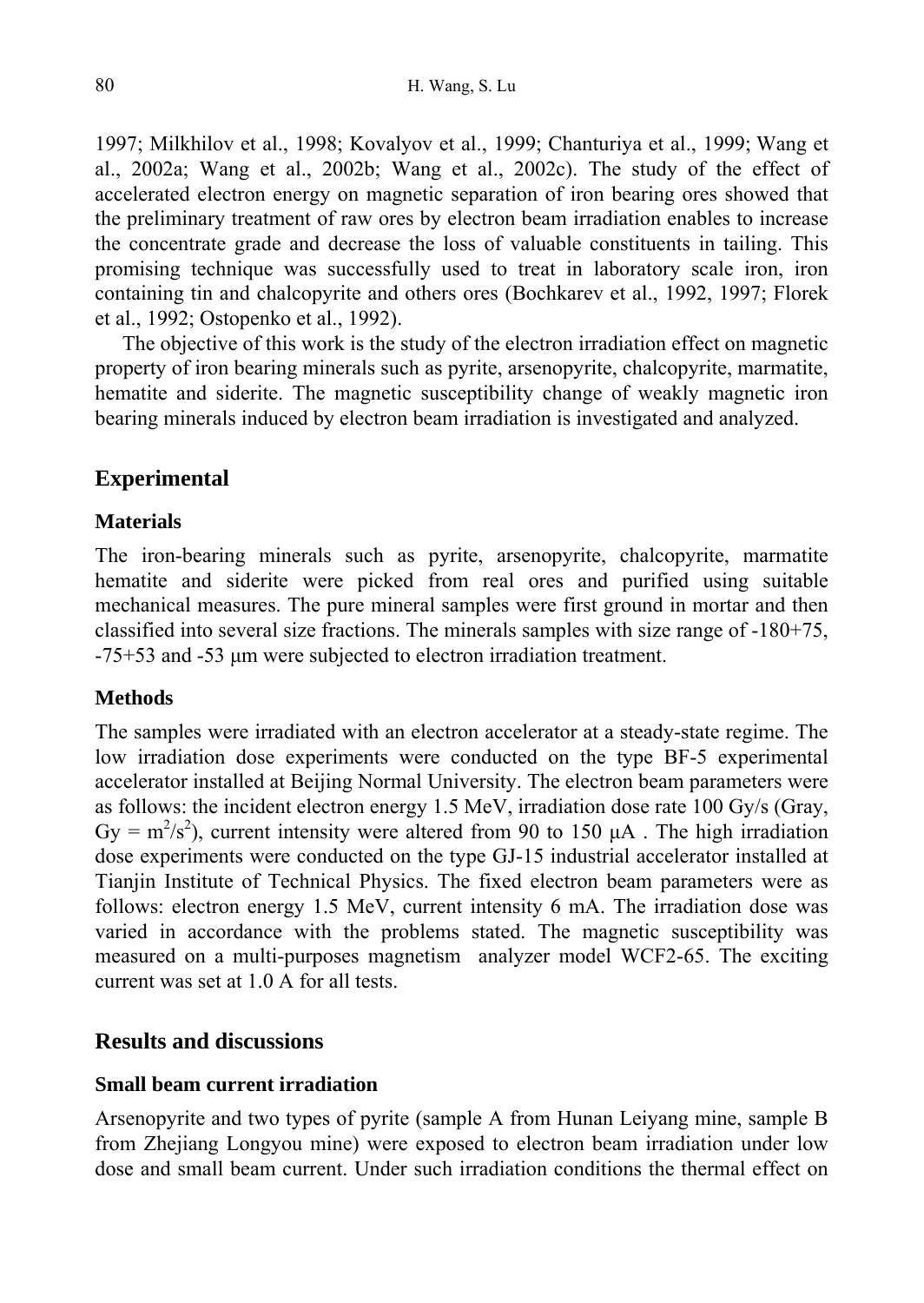irradiated minerals is negligible. As shown in Table1, the magnetic susceptibility of arsenopyrite after irradiation increases. At beam current 115  $\mu$ A and dose 23 $\cdot$ 10<sup>3</sup> m<sup>2</sup>/s<sup>2</sup>, the magnetic susceptibility of arsenopyrite increases 5 times than that prior to irradiation. The beam current and irradiation dose are the major parameters for changes in magnetic properties.

| Current density $(\mu A)$                                 |       |       | 115   |       |       |
|-----------------------------------------------------------|-------|-------|-------|-------|-------|
| Irradiation dose<br>$(kGy = 10^3 \text{ m}^2/\text{s}^2)$ | 2.3   | 4.6   | 6.9   | 9.2   | 11.5  |
| Susceptibility $10^{-6}$ (cm <sup>3</sup> /g)             | 12.72 | 15.52 | 18.83 | 14.28 | 9.38  |
| Current density $(\mu A)$                                 |       |       | 115   |       |       |
| Irradiation dose<br>$(kGy = 10^3 \text{ m}^2/\text{s}^2)$ | 13.8  | 16.1  | 18.4  | 20.7  | 23.0  |
| Susceptibility $10^{-6}$ (cm <sup>3</sup> /g)             | 11.16 | 13.14 | 26.77 | 28.35 | 30.72 |
| Current density $(\mu A)$                                 |       |       | 90    |       |       |
| Irradiation dose<br>$(kGy = 10^3 \text{ m}^2/\text{s}^2)$ | 12    | 14    | 16    | 18    | 20    |
| Susceptibility $10^{-6}$ (cm <sup>3</sup> /g)             | 7.35  | 19.68 | 9.28  | 20.17 | 22.94 |

Table 1. Effect of current density and irradiation dose on magnetic susceptibility of arsenopyrite. Magnetic susceptibility of arsenopyrite prior to irradiation is  $5.39 \cdot 10^{-6}$  cm<sup>3</sup>/g and particle size –180  $\mu$ m

The magnetic properties of irradiated pyrite A and B are given in Tables 2 and 3, respectively. The results show that the changes in magnetic susceptibility fluctuate. At electron current density 150 and 115  $\mu$ A, the magnetic susceptibility even decreases under low irradiation dose. Under high irradiation dose (above  $10 \cdot 10^3$  m<sup>2</sup>/s<sup>2</sup> for 150  $\mu$ A, and above 20.7 $\cdot$ 10<sup>3</sup> m<sup>2</sup>/s<sup>2</sup> for 115  $\mu$ A) the magnetic susceptibility of pyrite A becomes higher than the initial value. Under current density 120 µA the result is

Table 2. Effect of current density and irradiation dose on magnetic susceptibility of pyrite A. Magnetic susceptibility of pyrite A prior to irradiation is 7.89 $\cdot 10^{-6}$  cm<sup>3</sup>/g and particle size –180  $\mu$ m

| Current density $(\mu A)$                                 | 150   |       |       |       |       |  |  |
|-----------------------------------------------------------|-------|-------|-------|-------|-------|--|--|
| Irradiation dose<br>$(kGy = 10^3 \text{ m}^2/\text{s}^2)$ | 2     | 4     | 6     | 8     | 10    |  |  |
| Susceptibility $10^{-6}$ (cm <sup>3</sup> /g)             | 0.7   | 1.46  | 1.68  | 4.89  | 22.69 |  |  |
| Current density $(\mu A)$                                 |       |       | 120   |       |       |  |  |
| Irradiation dose<br>$(kGy = 10^3 \text{ m}^2/\text{s}^2)$ | 2     | 4     | 6     | 8     | 10    |  |  |
| Susceptibility $10^{-6}$ (cm <sup>3</sup> /g)             | 15.83 | 20.47 | 16.50 | 18.03 | 7.09  |  |  |
| Current density $(\mu A)$                                 |       |       | 115   |       |       |  |  |
| Irradiation dose<br>$(kGy = 10^3 \text{ m}^2/\text{s}^2)$ | 13.8  | 16.1  | 18.4  | 20.7  | 23.0  |  |  |
| Susceptibility $10^{-6}$ (cm <sup>3</sup> /g)             | 3.01  | 3.65  | 4.17  | 9.26  | 22.69 |  |  |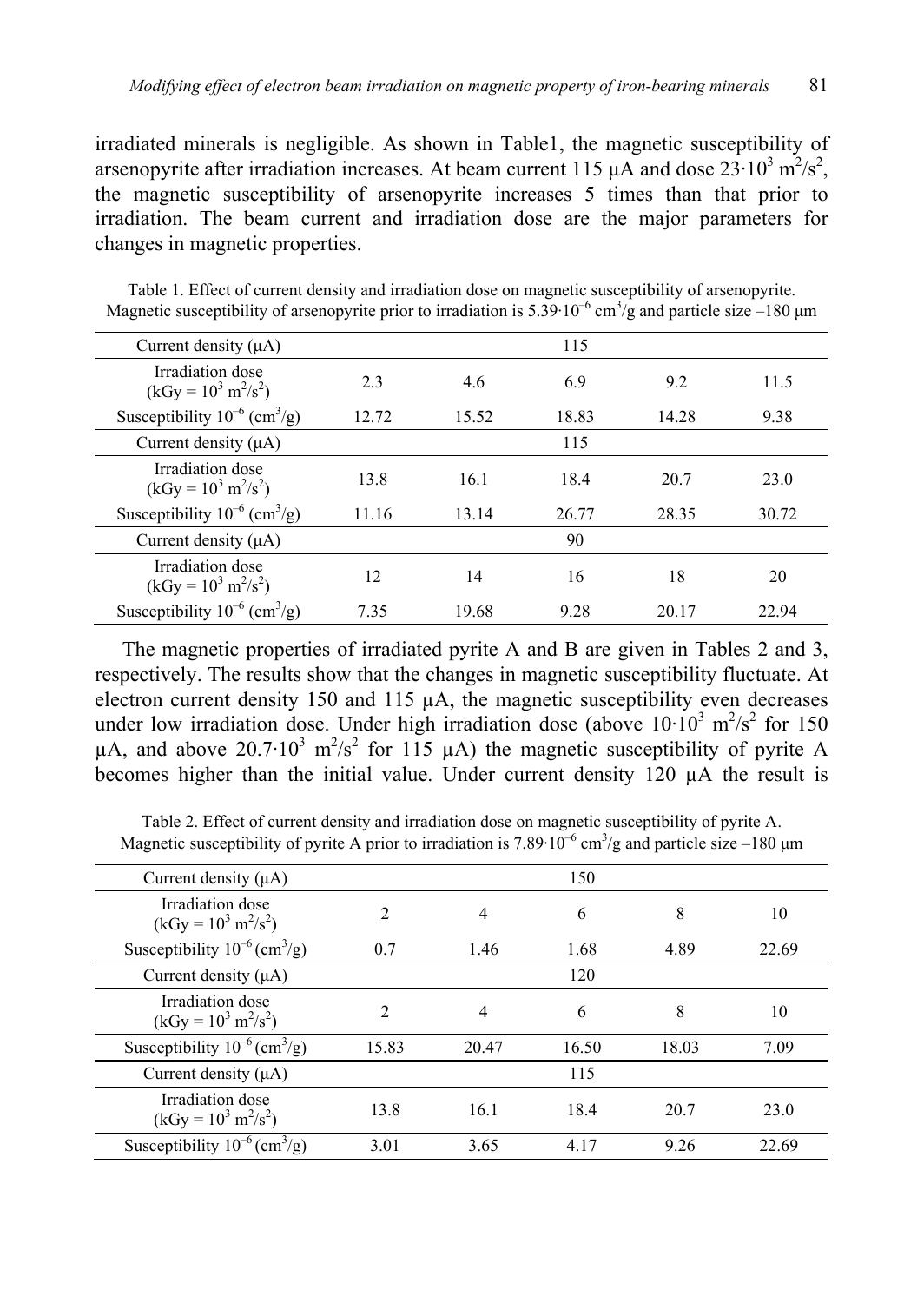different as the magnetic susceptibility increases under the irradiation dose from  $2 \cdot 10^3$  $\text{m}^2/\text{s}^2$  to 8·10<sup>3</sup> m<sup>2</sup>/s<sup>2</sup>, and then decreases at higher irradiation dose 10·10<sup>3</sup> m<sup>2</sup>/s<sup>2</sup>. Generally, the magnetic susceptibility of irradiated pyrite B increases, however, a significant decrease can be observed for the current density 120  $\mu$ A with irradiation dose 6:10<sup>3</sup> m<sup>2</sup>/s<sup>2</sup>, 115 µA with 16.1:10<sup>3</sup> m<sup>2</sup>/s<sup>2</sup> and 90 µA with 14:10<sup>3</sup> m<sup>2</sup>/s<sup>2</sup>. The reason of such fluctuating changes for mineral pyrite A and B is still unclear. It may be related to the extent of crystalline perfection, specific defects and geologic environment of mineralization of pyrite. Further study is needed.

| Current density $(\mu A)$                                 |                |                |       |       |       |
|-----------------------------------------------------------|----------------|----------------|-------|-------|-------|
| Irradiation dose<br>$(kGy = 10^3 \text{ m}^2/\text{s}^2)$ | $\overline{2}$ | $\overline{4}$ | 6     | 8     | 10    |
| Susceptibility $10^{-6}$ (cm <sup>3</sup> /g)             | 12.17          | 15.14          | 16.26 | 20.17 | 16.05 |
| Current density $(\mu A)$                                 |                |                | 120   |       |       |
| Irradiation dose<br>$(kGy = 10^3 \text{ m}^2/\text{s}^2)$ | $\overline{2}$ | $\overline{4}$ | 6     | 8     | 10    |
| Susceptibility $10^{-6}$ (cm <sup>3</sup> /g)             | 29.58          | 22.04          | 4.51  | 13.5  | 22.77 |
| Current density $(\mu A)$                                 |                |                | 115   |       |       |
| Irradiation dose<br>$(kGy = 10^3 m^2/s^2)$                | 13.8           | 16.1           | 18.4  | 20.7  | 23.0  |
| Susceptibility $10^{-6}$ (cm <sup>3</sup> /g)             | 12.59          | 6.4            | 11.85 | 19.95 | 12.37 |
| Current density $(\mu A)$                                 |                |                | 90    |       |       |
| Irradiation dose<br>$(kGy = 10^3 \text{ m}^2/\text{s}^2)$ | 12             | 14             | 16    | 18    | 20    |
| Susceptibility $10^{-6}$ (cm <sup>3</sup> /g)             | 10.91          | 4.68           | 38.43 | 15.57 | 15.03 |

Table 3.Effect of current density and irradiation dose on magnetic susceptibility of pyrite B. Magnetic susceptibility of pyrite B prior to irradiation is 7.89 $\cdot$ 10<sup>-6</sup> cm<sup>3</sup>/g and particle size -180  $\mu$ m

### **Strong beam current irradiation**

The effect of strong beam current irradiation on magnetic susceptibility of arsenopyrite, pyrite, chalcopyrite and marmatite is given in Figs. 1a–d. From Fig. 1 it can be seen that magnetic susceptibility of irradiated minerals under strong beam current irradiation changes remarkably. However, the response of minerals to irradiation is different. With increase in irradiation dose the magnetic susceptibility of minerals increases sharply reaching its maximal value and then decreases. Hence, there is a critical irradiation dose for each mineral. Furthermore, the critical irradiation dose is dependent upon the particle size. The coarser particle size, the higher value of the critical irradiation dose.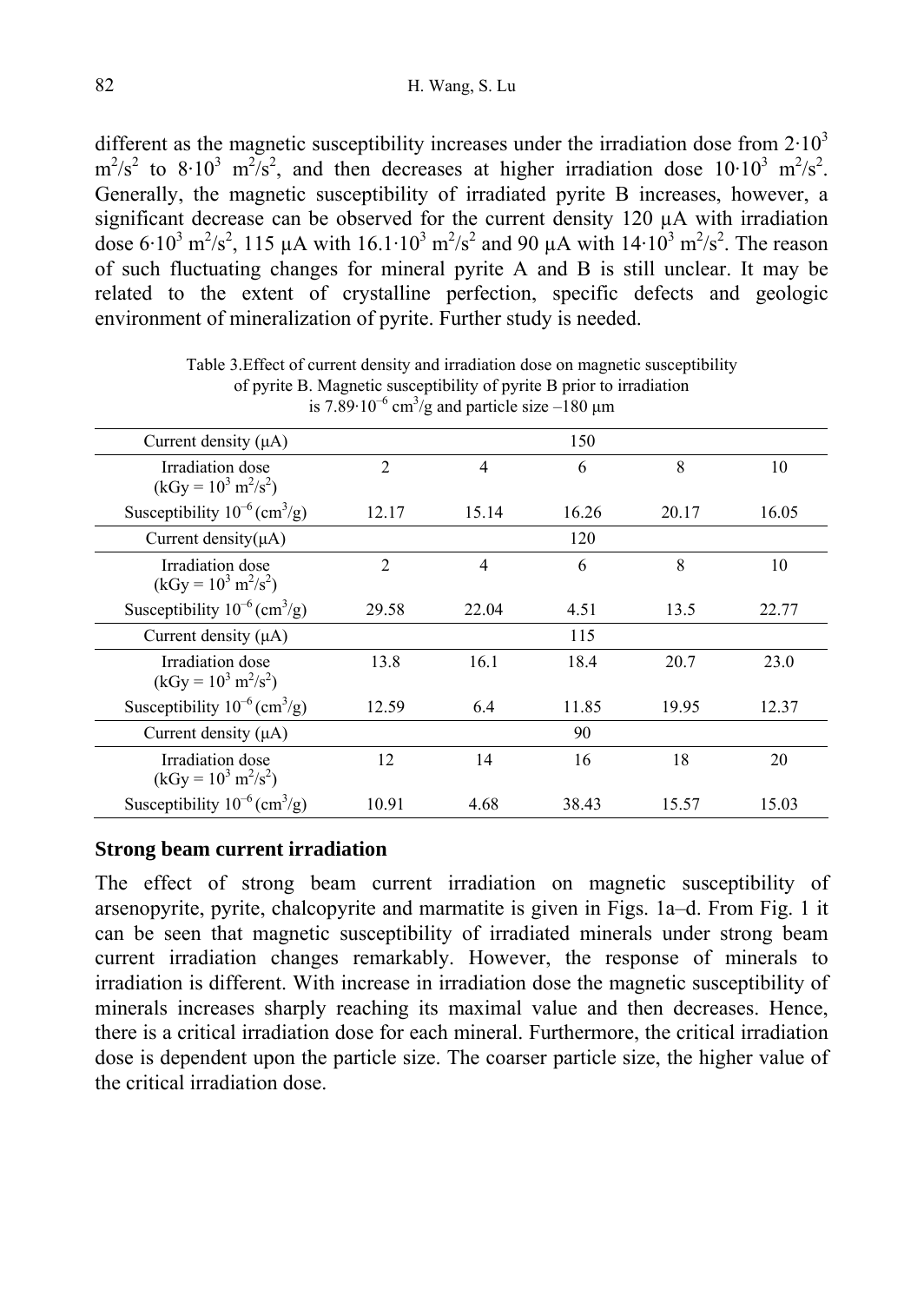

Fig. 1. Magnetic susceptibility of arsenopyrite (a), pyrite (b), chalcopyrite (c), marmatite (d), hematite (e) and siderite (f) as a function of irradiation dose

The magnetic susceptibility of arsenopyrite with size  $-75+53$   $\mu$ m increases sharply with the irradiation dose, reaching the maximum value at  $6.6 \cdot 10^{-3}$  cm<sup>3</sup>/g, which is higher than the minimum level of ferromagnetic scope  $3 \cdot 10^{-3}$  cm<sup>3</sup>/g (Liu, 1994). After irradiation the magnetic susceptibility of pyrite sized 75-53 µm reaches maximum at 1.7∙10–3 cm3 /g (Fig. 1b). For chalcopyrite the maximum magnetic susceptibility is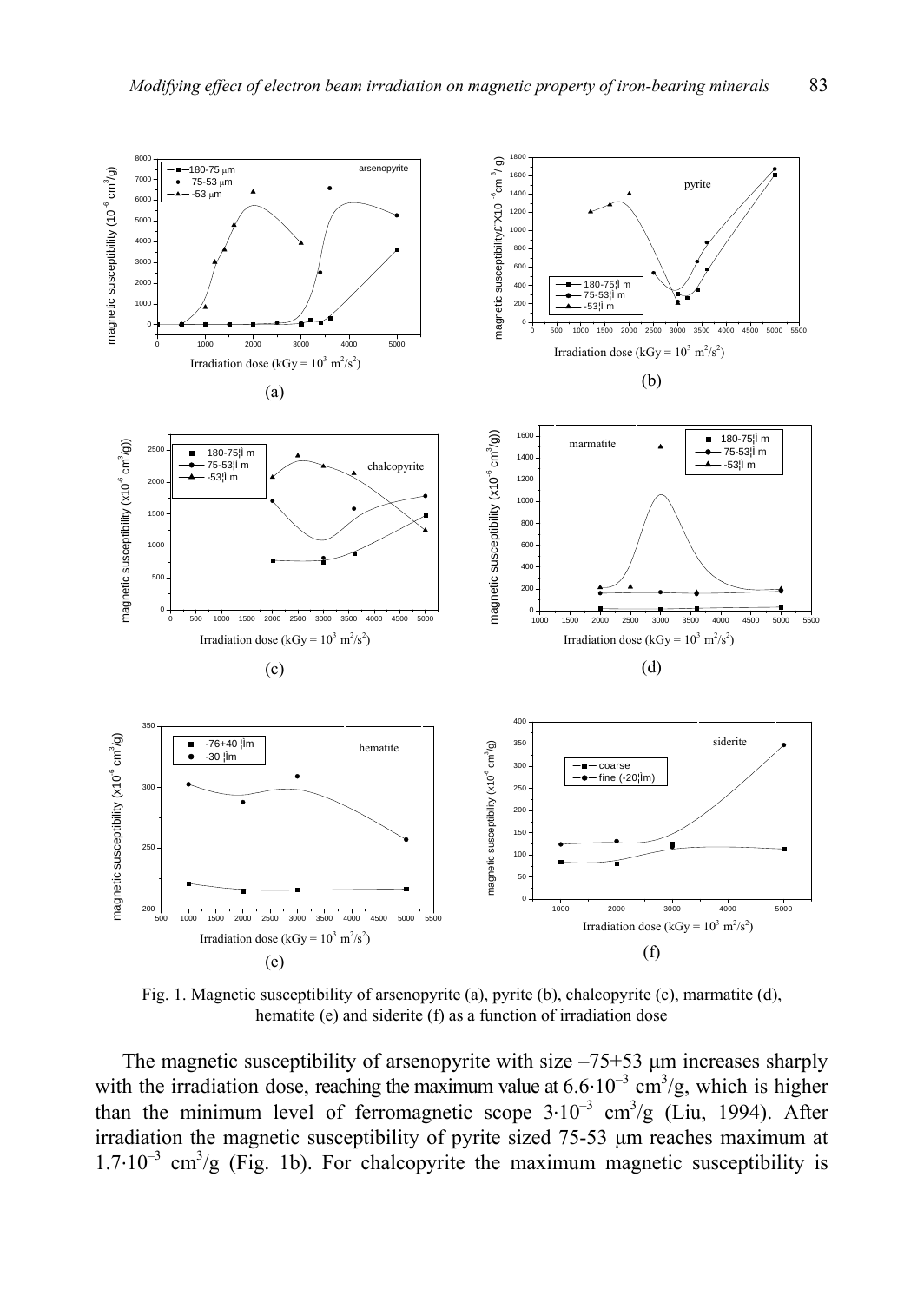obtained for particle size –53 µm and is equal to  $2.4 \cdot 10^{-3}$  cm<sup>3</sup>/g (Fig. 1c). The magnetic susceptibility of marmatite remains almost unchanged, except for  $-53 \mu m$ fraction (Fig. 1d).

The results show that the particle size has a notable effect on the magnetic susceptibility of the irradiated minerals. For arsenopyrite as an example, the corresponding irradiation dose is  $2000 \cdot 10^3$  m<sup>2</sup>/s<sup>2</sup> for -53  $\mu$ m,  $3600 \cdot 10^3$  m<sup>2</sup>/s<sup>2</sup> for  $-75+53$  µm and  $5000 \cdot 10^3$  m<sup>2</sup>/s<sup>2</sup> for  $-180+75$  µm. Further increase in the irradiation dose causes sharply decreases in the magnetic susceptibility. It may be due to greater specific surface and reaction rate constant for finer particles. Exceeded irradiation may result in overoxidation of minerals and in decrease of magnetic susceptibility of irradiated minerals (Wang, 2002 d).

The irradiation effect of the magnetic susceptibility of hematite and siderite in given in Figs. 1e–f. It can be seen that the magnetic susceptibility of hematite after irradiation remains almost unchanged and even slightly reduced. The magnetic susceptibility of siderite fine particles increases to a great extent under irradiation dose of  $5000 \cdot 10^3$  m<sup>2</sup>/s<sup>2</sup>.

Collision of incident electron with mineral crystal lattice causes temperature rising and leads to the thermolysis of mineral (Bochkarev et al., 1997; Milkhilov et al., 1998; Wang, 2002 d; Wang et al., 2004). Under certain conditions, the ferromagnetic phases are formed that enhances magnetic property of minerals.

Decomposition of chalcopyrite in atmosphere occurs in the manner of oxidation and sulfation. The oxidation and sulfation processes may be markedly intensified at higher temperature. The partial and complete oxidations of chalcopyrite by conventional heating occur at temperature of 680 °C and 850 °C, respectively. The sulfation process of chalcopyrite at 600 °C can be expressed as follows:

$$
2CuFeS_2 + \frac{17}{2}O_2 \xrightarrow{\text{T}} 2CuSO_4 + Fe_2O_3 + 3SO_2 ,
$$

while complete oxidation occurs at temperature 850°C:

$$
2CuFeS_2 + \frac{13}{2}O_2 \xrightarrow{\text{T}} 2CuO + Fe_2O_3 + 4SO_2.
$$

Ferric oxide (Fe<sub>2</sub>O<sub>3</sub>) produced in both reactions enhances the magnetic properties of chalcopyrite. Furthermore,  $Fe<sub>3</sub>O<sub>4</sub>$  phase may also form as a product of chalcopyrite thermolysis when the temperature exceeds 500 °C. The thermolysis products of chalcopyrite excited by radiation-thermal treatment using XRD spectrum were previously studied by Florek et al. (1992) and Wang et al. (2004). The results of XRD analysis (Fig. 2) indicate that other iron oxide phases such as  $\gamma Fe_2O_3$  and  $Fe_3O_4$  also appear. Therefore, the thermolysis process of chalcopyrite excited by radiation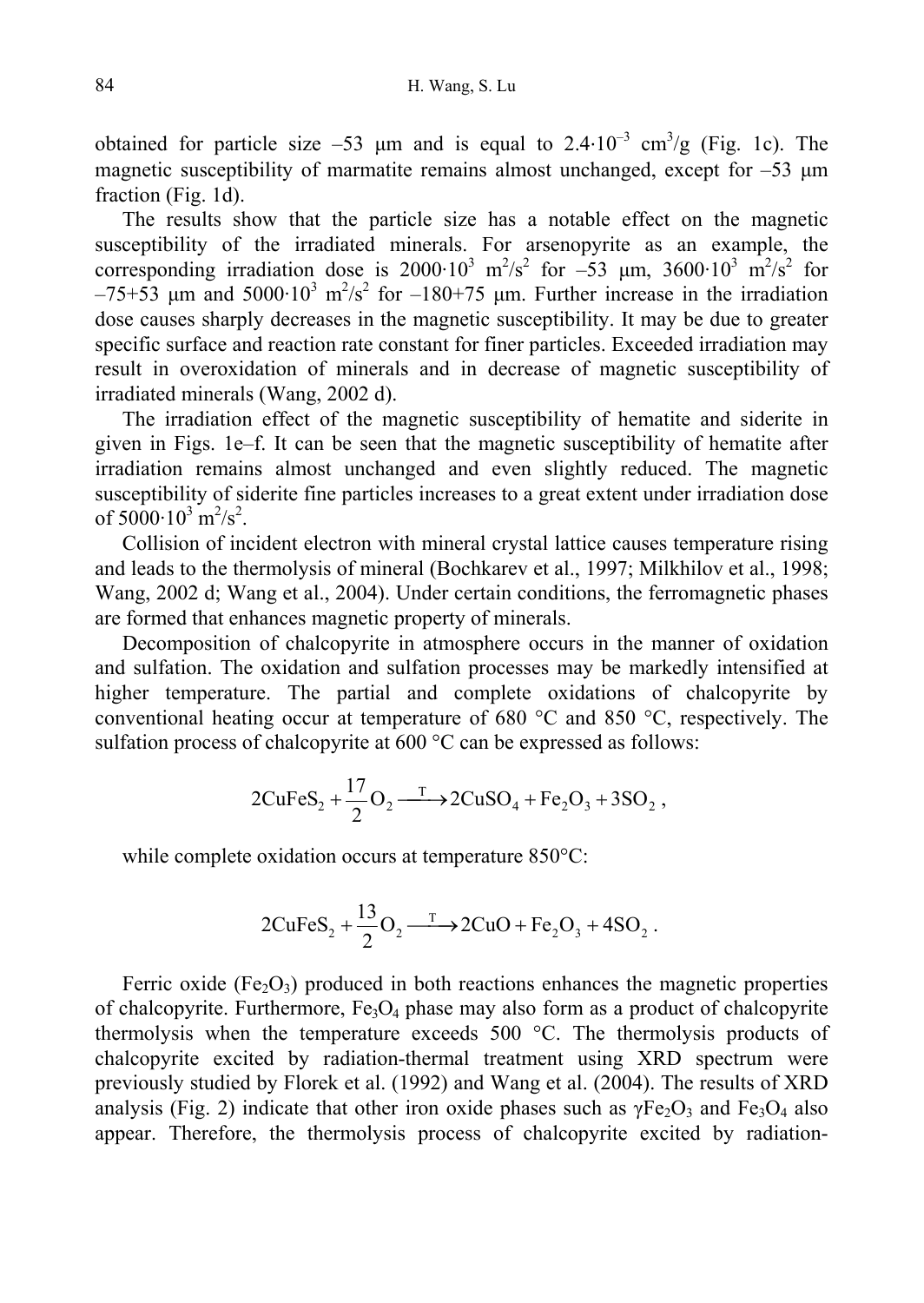thermal treatment is distinct from conventional thermolysis and might be expressed by the following reaction:

$$
5CuFeS_2 + 16O_2 \xrightarrow{e, T} 5CuO + \gamma Fe_2O_3 + Fe_3O_4 + 10SO_2.
$$

In addition, the thermolysis process is largely excited by radiation-thermal treatment. The partial and complete thermolysis occurs at lower temperature at about 400 °C and 600 °C, respectively. Consequently, temperature of thermolysis can be reduced about 280 °C and 250 °C, respectively. Intensification of thermolysis is probably due to that the defects resulted by electron beam irradiation may accelerate the diffusion and reaction process inside the solid phase.



Fig. 2. XRD analysis of chalcopyrite after irradiation pretreatment at maximum temperature 600 °C

# **Conclusions**

Changes of magnetic properties of pyrite by electron beam irradiation under small beam current and low irradiation dose resulted from radiation induced defects and excitation in minerals. As a result, the magnetic susceptibility enhancement is limited.

Strong beam current electron irradiation enhances the magnetic susceptibility remarkably. The magnetic susceptibility of iron bearing sulfide is easier to enhance by irradiation than that of oxidized iron minerals.

The particle size of minerals has notable effect on the magnetic susceptibility. The magnetic susceptibility of irradiated minerals is enhanced greatly with finer particle size, the irradiation dose corresponding to maximal magnetic susceptibility can be decreased.

Radiation defects diffusion and radiation enhanced diffusion process should be responsible for the difference between electron beam radiation induced phase conversion and conventional heat one.